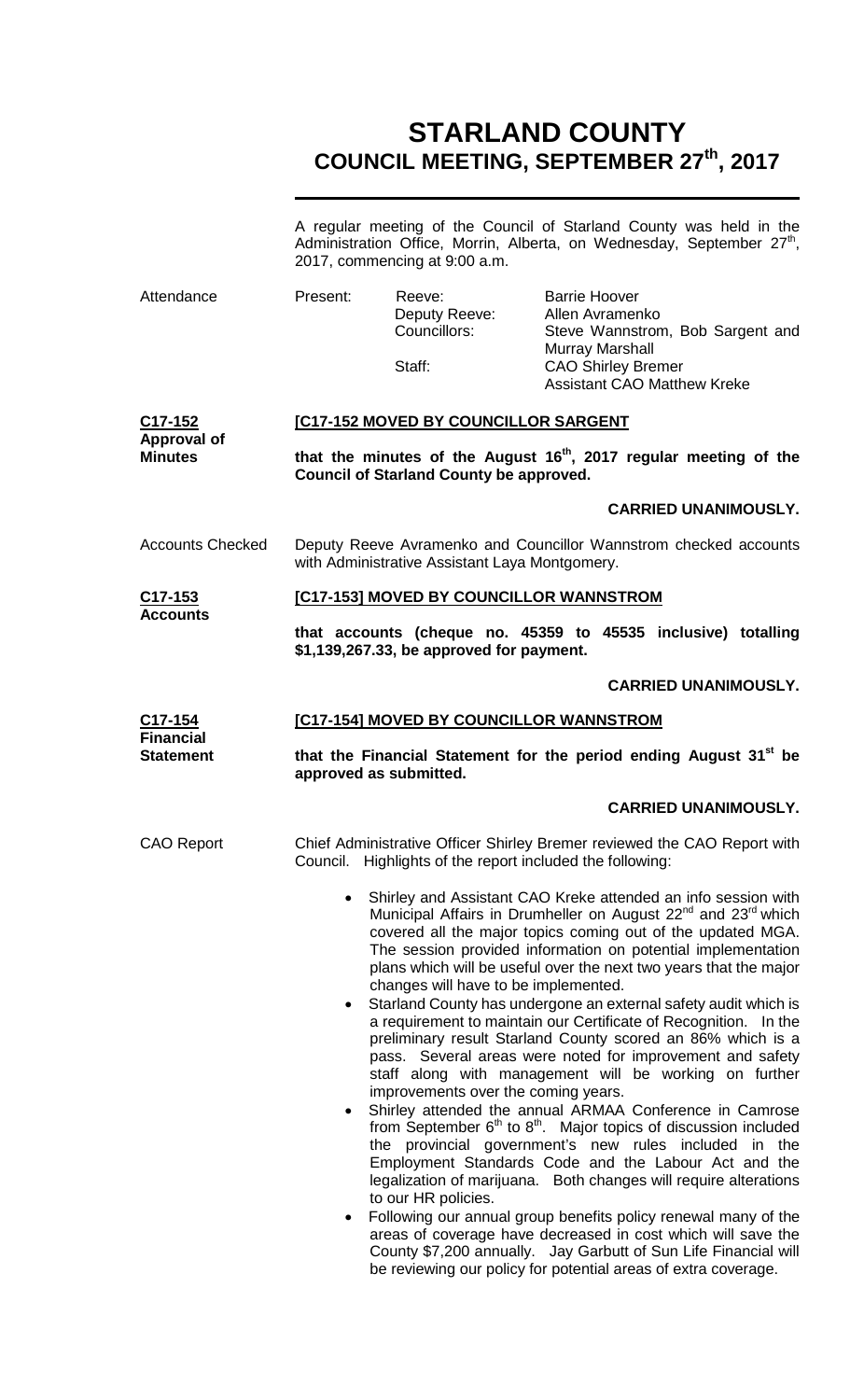PW Report **At 10:10 a.m. Public Works Supervisor AI Pratt attended the meeting and** reviewed his Public Works Report with Council. Highlights of his report included the following: The Public Works crew has been hauling clay from the Munson Fire Hall, working on Hamlet Clean Up Days, repairing culvert ends, patching pot holes, installing signs and fixing road shoulders. • Grader Operators have been maintaining their roads and helping with the gravel program. • Gary, Kevin and Thomas have been doing regular maintenance on the heavy duty equipment. Buck continues with regular maintenance on the county light duty fleet. • Brenda has been dealing with service rig permits and overweight equipment permits and responding to bylaw complaints. Al has been meeting with salesmen, doing paperwork, and working with contractors for the Burfield Culvert and Munson Fire Hall **C17-155 Equipment Purchase [C17-155] MOVED BY REEVE HOOVER that Starland enter into a rent-to-own agreement with Rocky Mountain Equipment of Drumheller for a 2017 Degelman 7200 Rock Picker for a price of \$3,000.00 per month which will be subtracted from the purchase price in 2018. CARRIED UNANIMOUSLY.** Departure **At 11:15 a.m. Al Pratt departed from the meeting.** Attendance of Manager Riep & Municipal Services Report At 11:20 a.m., Municipal Services Manager Riep attended the meeting and reviewed his Municipal Services Report with Council. Highlights of his report included the following: The Munson Truck Fill is progressing with much of the tank fabrication completed which should be ready for site installation within the month. The supply line to the site is to be installed starting next Monday with the directional drilling being done by NuEdge Construction. There has been erratic water consumption within the Hamlet of Rumsey since early this spring. The water consumption surged to more than 500% of the average during the peak from June through the middle of September. While levels have fallen back to normal the summer numbers are way out of line with population and Glen will be looking to perform an audit on the system in coming year. • Cows entering the Starland County Recreation Area have been an issue over the summer with the low levels in the Red Deer allowing the cows to cross at low points. We are still under a Fire Advisory and there is no reason to return to normal burning operations at this time. Fire Hall Land **Transfer** Notice was received from Palliser Municipal Services and Land Titles that the land purchased for the Fire Hall located on SE-20-30-15-W4 has been registered as a subdivision and officially transferred to Starland County ownership. Craigmyle Fire Hall The building inspection report on the new Craigmyle Fire Hall has been received. The report outlines some minor deficiencies however overall the building is well suited to the intended use and will not require any major upgrades or repairs. Departure **At 12:10 p.m. Glen Riep departed from the meeting.** 

**COUNCIL MEETING, SEPTEMBER 27th, 2017 Page 2**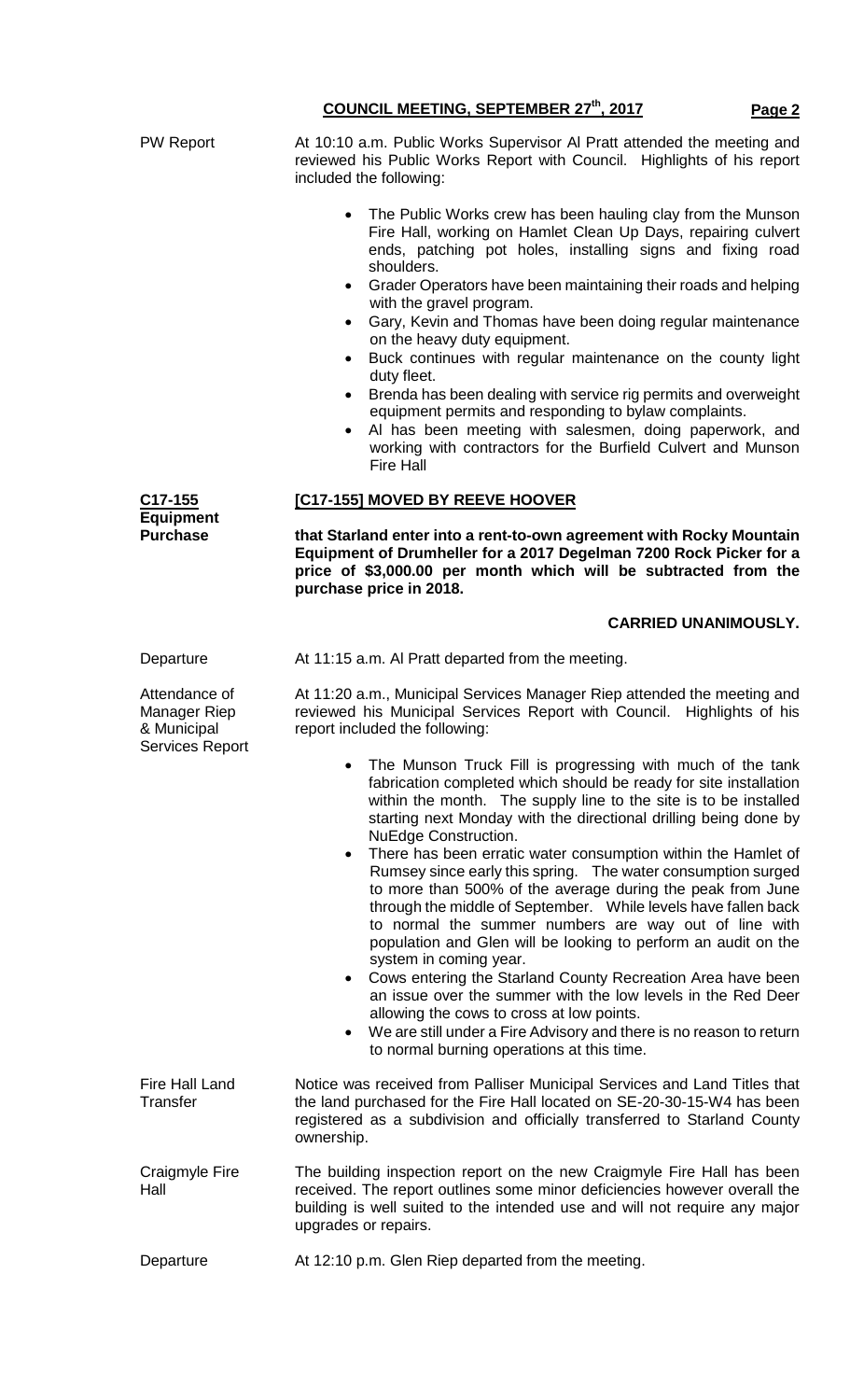**COUNCIL MEETING, SEPTEMBER 27th, 2017 Page 3**

| C17-156<br>Organizational<br><b>Meeting Date</b> | [C17-156] MOVED BY COUNCILLOR SARGENT                                                                                                                                                                                                                                                                                                                                                                            |  |  |
|--------------------------------------------------|------------------------------------------------------------------------------------------------------------------------------------------------------------------------------------------------------------------------------------------------------------------------------------------------------------------------------------------------------------------------------------------------------------------|--|--|
|                                                  | that the annual Organizational Meeting be set for October 25th, 2017.                                                                                                                                                                                                                                                                                                                                            |  |  |
|                                                  | <b>CARRIED UNANIMOUSLY.</b>                                                                                                                                                                                                                                                                                                                                                                                      |  |  |
| <b>CAAMDC Fall</b><br>Meeting                    | The fall meeting of the Central Alberta Association of Municipal Districts and<br>Counties will be held on Friday October 13 <sup>th</sup> at the Castor Community Hall<br>commencing at 10:00 a.m.                                                                                                                                                                                                              |  |  |
| <b>AAMDC Fall</b><br>Convention                  | CAO Bremer reviewed with Council an updated copy of the Agenda for the<br>2017 Fall Convention of the AAMDC. Accommodations need to be<br>confirmed so final numbers will be needed for attendance.                                                                                                                                                                                                              |  |  |
| C17-157<br><b>Motion to</b>                      | [C17-157] MOVED BY DEPUTY REEVE AVRAMENKO                                                                                                                                                                                                                                                                                                                                                                        |  |  |
| <b>Authorize</b>                                 | that all Councillors as well as designated staff be authorized to attend<br>the Fall AAMDC Convention in Edmonton from November 14 <sup>th</sup> to 17 <sup>th</sup><br>and that registration and expenses be paid.                                                                                                                                                                                              |  |  |
|                                                  | <b>CARRIED UNANIMOUSLY.</b>                                                                                                                                                                                                                                                                                                                                                                                      |  |  |
| <b>Tax Transfer Land</b>                         | Assistant CAO Kreke reviewed a summary of lands transferred from the<br>Province over the last five years. The properties have been recently<br>appraised with all oil and gas leases signed and accounted for.<br>– All<br>agricultural leases were expunged at the time of transfer from the Province.<br>Administration is requesting direction for the use or disposal of the lands<br>over the coming year. |  |  |
| C <sub>17</sub> -158                             | [C17-158] MOVED BY DEPUTY REEVE AVRAMENKO                                                                                                                                                                                                                                                                                                                                                                        |  |  |
| <b>Tax Recovery</b><br>Lands                     | that Administration be instructed to Offer for lease the lands<br>transferred by the province by sealed tender with the right of first<br>refusal being granted to the current Lessee with new lease<br>agreements being in place for the 2018 calendar year.                                                                                                                                                    |  |  |
|                                                  | <b>CARRIED UNANIMOUSLY.</b>                                                                                                                                                                                                                                                                                                                                                                                      |  |  |
| 2017 Municipal<br>Election                       | Assistant CAO Kreke gave a brief update on preparations for the upcoming<br>municipal election. Three elections will be held in Divisions 2, 4 and 5.<br>The community halls have been booked and workers have been hired.                                                                                                                                                                                       |  |  |
| C <sub>17</sub> -159<br><b>Advance Poll</b>      | [C17-159] MOVED BY DEPUTY REEVE AVRAMENKO                                                                                                                                                                                                                                                                                                                                                                        |  |  |
|                                                  | that an Advance Poll for the 2017 Municipal Election, in accordance<br>with Section 73 of the Local Authorities Election Act, be set for<br>October 12 <sup>th</sup> , 2017 between the hours of 10:00 a.m. and 12:00 p.m. and<br>1:00 p.m. and 3:00 p.m. located at the Starland County Administration<br>Office in Morrin, Alberta.                                                                            |  |  |
|                                                  | <b>CARRIED UNANIMOUSLY.</b>                                                                                                                                                                                                                                                                                                                                                                                      |  |  |
| C17-160<br><b>Election Workers</b>               | [C17-160] MOVED BY COUNCILLOR MARSHALL                                                                                                                                                                                                                                                                                                                                                                           |  |  |
|                                                  | that the wage rate for persons hired to work the 2017 Municipal<br>Election be set at \$25.00/hr.                                                                                                                                                                                                                                                                                                                |  |  |
|                                                  | <b>CARRIED UNANIMOUSLY.</b>                                                                                                                                                                                                                                                                                                                                                                                      |  |  |
| Dog Bylaw<br>Enforcement                         | Assistant CAO Kreke reviewed with Council a summary of background<br>research on Old MacDonald Kennels of Ponoka. Currently there is no<br>contract dog enforcement in the County and the company has come highly<br>recommended. Preliminary negotiations and a site visit have all been<br>positive.                                                                                                           |  |  |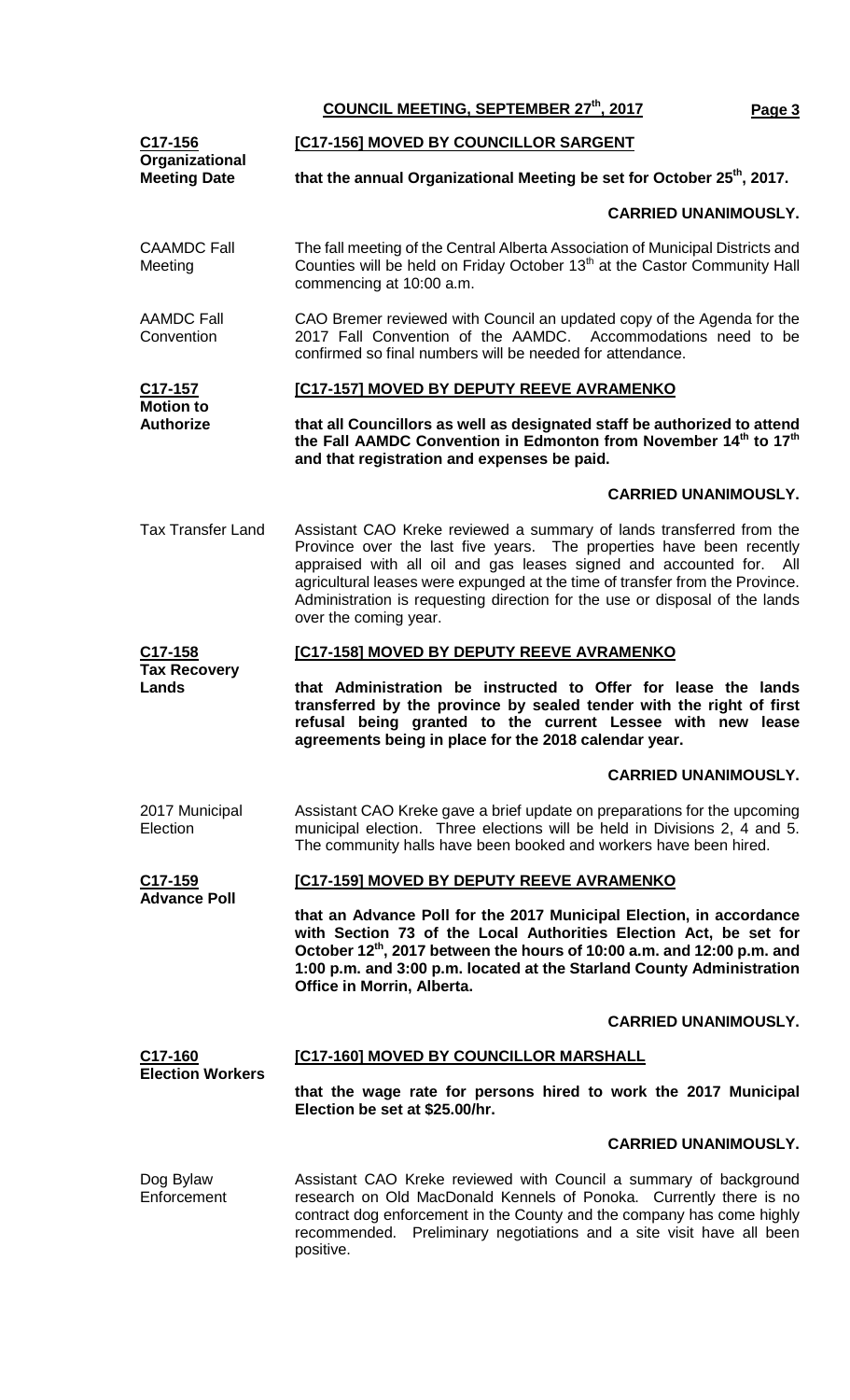**COUNCIL MEETING, SEPTEMBER 27th, 2017 Page 4 C17-161 Dog Bylaw Enforcement [C17-161] MOVED BY COUNCILLOR SARGENT that administration pursue a contract with Old MacDonald Kennels of Ponoka County for the enforcement of Bylaw 985. CARRIED UNANIMOUSLY.** Rowley **Community Association** A request was received from the Rowley Community Association for financial assistance in covering their costs incurred in hiring students to work in the Hamlet of Rowley over the past summer. The summer has been extremely busy in Rowley hosting tourists and a number of community events and without the summer student hiring these events would not be possible. **C17-162 Rowley Donation [C17-162] MOVED BY DEPUTY REEVE AVRAMENKO that Starland County donate \$4,500.00 to the Rowley Community Association to help cover the costs hiring students over the 2017 summer season. CARRIED UNANIMOUSLY.** Craigmyle Vehicle **Enforcement** A complaint was received from a resident of Craigmyle that farm equipment is being parked on land inside the Hamlet boundaries. Administration noted that the actual lands are the property of CN Railway. **Committee Reports** Each of the Councillors present briefly reported on the various committees to which they are appointed. **Council Communications** Council Communications: i) Marigold Library System re: Marigold Report & 2018 Budget **Estimates** ii) Alberta Justice and Solicitor General re: • Bulletin: Charter Caution Changes • Bulletin: AFFRCS and RCMP – Community Peace Officer **Communication** iii) Alberta Transportation re: Morrin Bridge Construction iv) Canadian Badlands re: Board Meeting Minutes – June 29, 2017 v) Alberta Association of Municipal Districts and Counties re: • Contact Newsletter (5 issues) Accounts Accounts - see prior motion. BRZ PARTNERSHIP ARCHITECTURE CK# 45359 1,610.70 M.W.C. TRUCKING LTD. CK# 45360 17,372.40 EAST CENTRAL GAS CO-OP LTD. CK# 45361 41.05 HODGE BROTHERS TRUCKING LTD. HODGE, ROGER CK# 45363 22,504.76 MUNSON COMMUNITY ASSOCIATION CK# 45364 900.00 PRIMROSE, BRAD CK# 45365 12,129.69 ROBMAC ENTERPRISES LTD. CK# 45366 30,975.28 THE DRUMHELLER MAIL CK# 45367 280.70 1073581 ALBERTA LTD. CK# 45368 19,451.80 **Sub-Total: \$ 160,173.60**

WESTERGARD MOTORS CK# 45369 60,338.51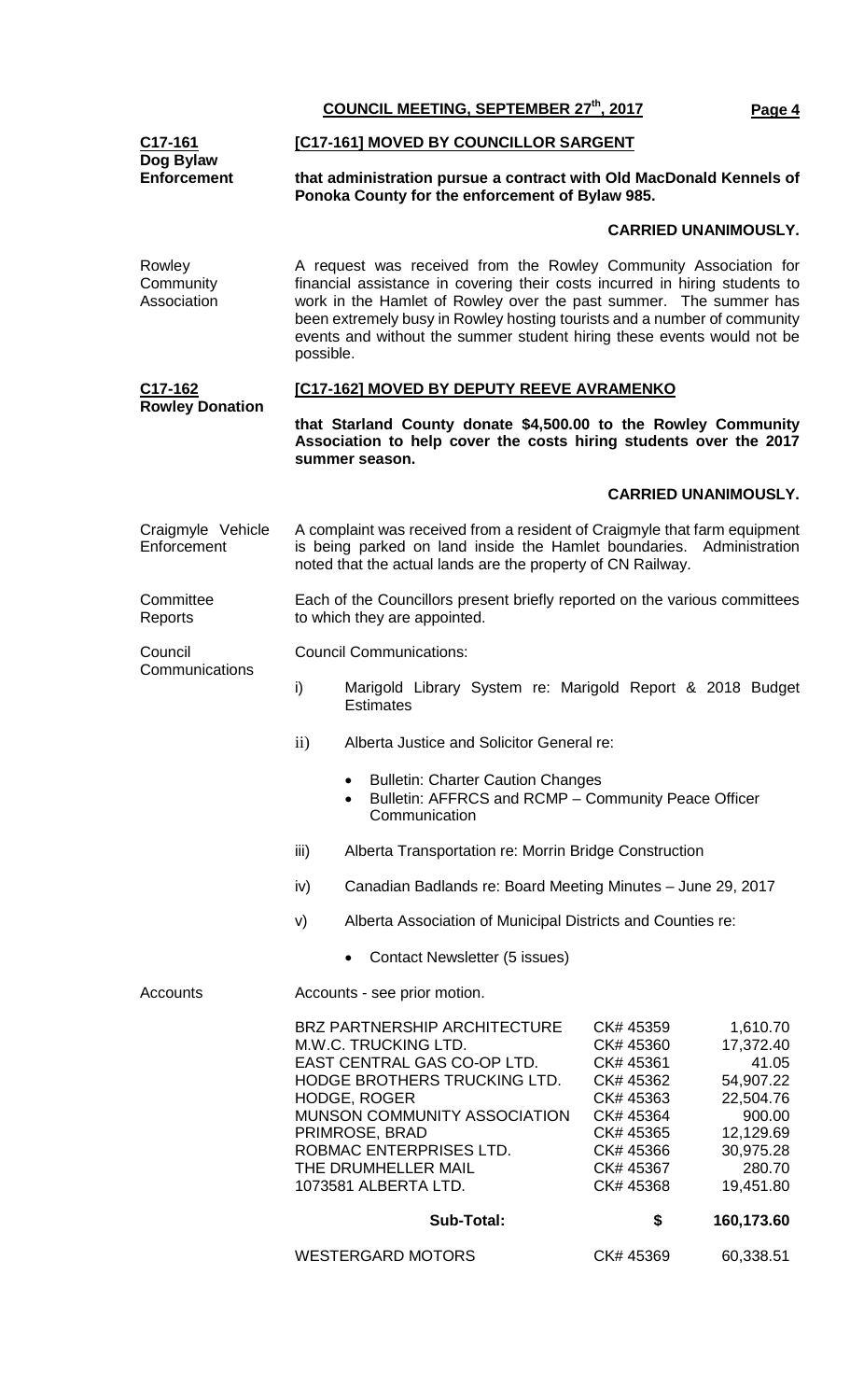**COUNCIL MEETING, SEPTEMBER 27th, 2017 Page 5**

| <b>Sub-Total:</b>                                                    |                        |    | 60,338.51              |
|----------------------------------------------------------------------|------------------------|----|------------------------|
| PETTY CASH                                                           | CK# 45370              |    | 600.00                 |
| <b>Sub-Total:</b>                                                    |                        | \$ | 600.00                 |
| ACKLANDS-GRAINGER INC.                                               | CK# 45371              |    | 272.98                 |
| <b>ACTIVE GLASS</b>                                                  | CK# 45372              |    | 328.34                 |
| ADAMS INDUSTRIAL SUPPLIES INC.                                       | CK# 45373              |    | 437.77                 |
| AIR LIQUIDE CANADA HEAD OFFICE                                       | CK# 45374              |    | 374.33                 |
| ALBERTA ASSESSORS' ASSOCIATION<br><b>AAMDC</b>                       | CK# 45375<br>CK# 45376 |    | 656.25<br>60,912.23    |
| ALLIED DISTRIBUTORS DRUM LTD.                                        | CK# 45377              |    | 1,787.53               |
| ALTAGAS UTILITIES INC.                                               | CK# 45378              |    | 212.99                 |
| AVRAMENKO, ALLEN                                                     | CK# 45379              |    | 269.12                 |
| BAR W PETROLEUM & ELECTRIC LTD.                                      | CK# 45380              |    | 1,127.34               |
| <b>BARRON, FRANCIS</b>                                               | CK# 45381              |    | 1,261.00               |
| BREMER, SHIRLEY J.                                                   | CK# 45382              |    | 298.09                 |
| BURT, EDWIN L.                                                       | CK# 45383              |    | 150.00                 |
| <b>CERVUS AG EQUIPMENT LP</b><br><b>CHAMPION COMMERCIAL PRODUCTS</b> | CK# 45384<br>CK# 45385 |    | 85.34<br>1,040.13      |
| CURTIS GEO SOLUTIONS INC.                                            | CK# 45386              |    | 2,588.04               |
| DALHOUSIE UNIVERSITY COLLEGE                                         | CK# 45387              |    | 1,890.00               |
| DEVALERIOLA, CHERYL                                                  | CK# 45388              |    | 2,480.70               |
| DRUM WIRELESS LTD.                                                   | CK# 45389              |    | 104.99                 |
| DRUMHELLER CHRYSLER LTD.                                             | CK# 45390              |    | 2,762.34               |
| DRUMHELLER CO-OP LTD.                                                | CK# 45391              |    | 244.13                 |
| EAST CENTRAL GAS CO-OP LTD.                                          | CK# 45392              |    | 110.73                 |
| <b>ENMAX</b><br>FREIGHTLINER OF RED DEER INC.                        | CK# 45393<br>CK# 45394 |    | 7,378.09<br>89.43      |
| <b>FRESON BROS DRUMHELLER</b>                                        | CK# 45395              |    | 1,356.72               |
| <b>GANGSTER ENTERPRISES</b>                                          | CK# 45396              |    | 960.75                 |
| <b>GLOVER INTERNATIONAL TRUCKS</b>                                   | CK# 45397              |    | 149.36                 |
| H & H HUXTED ENT. LTD.                                               | CK# 45398              |    | 283.15                 |
| <b>HARRISON, ASHLEIGH</b>                                            | CK# 45399              |    | 273.00                 |
| HI-WAY 9 EXPRESS LTD.                                                | CK# 45400              |    | 603.14                 |
| <b>HOOVER, BARRIE</b><br><b>JACK FENCING</b>                         | CK# 45401<br>CK# 45402 |    | 297.78<br>5,740.88     |
| <b>JCHI HOME INSPECTION</b>                                          | CK# 45403              |    | 577.50                 |
| <b>JCHI HOME INSPECTION</b>                                          | CK# 45403              |    | $-577.50$              |
| <b>JENSEN, MICHELLE</b>                                              | CK# 45404              |    | 90.00                  |
| KORTECH CALCIUM SERVICES LTD.                                        | CK# 45405              |    | 34,844.70              |
| KUHL TUF WEAR LTD.                                                   | CK# 45406              |    | 440.97                 |
| LEAR CONSTRUCTION MANAGEMENT                                         | CK# 45407              |    | 107,730.28             |
| <b>LIFTRUCK TRAINING INSTITUTE</b><br><b>LAPP</b>                    | CK# 45408<br>CK# 45409 |    | 1,338.75<br>27,317.05  |
| <b>LOOMIS EXPRESS</b>                                                | CK# 45410              |    | 190.17                 |
| MARSHALL, AMBER                                                      | CK# 45411              |    | 125.00                 |
| MARSHALL, MURRAY                                                     | CK# 45412              |    | 285.04                 |
| MORRIN AND DISTRICT AG SOCIETY                                       | CK# 45413              |    | 1,000.00               |
| NAPA AUTO PARTS DRUMHELLER                                           | CK# 45414              |    | 926.32                 |
| PETTY CASH<br>PRAIRIE LAND REGIONAL DIVISION                         | CK# 45415<br>CK# 45416 |    | 94.92                  |
| RECEIVER GENERAL OF CANADA                                           | CK# 45417              |    | 26,667.00<br>74,336.07 |
| ROWE, DIANA                                                          | CK# 45418              |    | 102.10                 |
| <b>SARGENT, ROBERT</b>                                               | CK# 45419              |    | 266.16                 |
| SHRED-IT INTERNATIONAL ULC                                           | CK# 45420              |    | 321.79                 |
| TELUS COMMUNICATIONS INC.                                            | CK# 45421              |    | 566.09                 |
| TELUS MOBILITY INC.                                                  | CK# 45422              |    | 239.27                 |
| THE CANADIAN PAYROLL ASSOC<br>THE DRUMHELLER MAIL                    | CK# 45423<br>CK# 45424 |    | 278.25<br>3,931.27     |
| <b>TOWN OF DRUMHELLER</b>                                            | CK# 45425              |    | 1,500.00               |
| TRINUS TECHNOLOGIES INC.                                             | CK# 45426              |    | 618.45                 |
| TROCHU MOTORS LTD.                                                   | CK# 45427              |    | 1,086.75               |
| <b>UFA CO-OPERATIVE LIMITED</b>                                      | CK# 45428              |    | 2,584.72               |
| <b>WADES JEWELLERY</b>                                               | CK# 45429              |    | 25.00                  |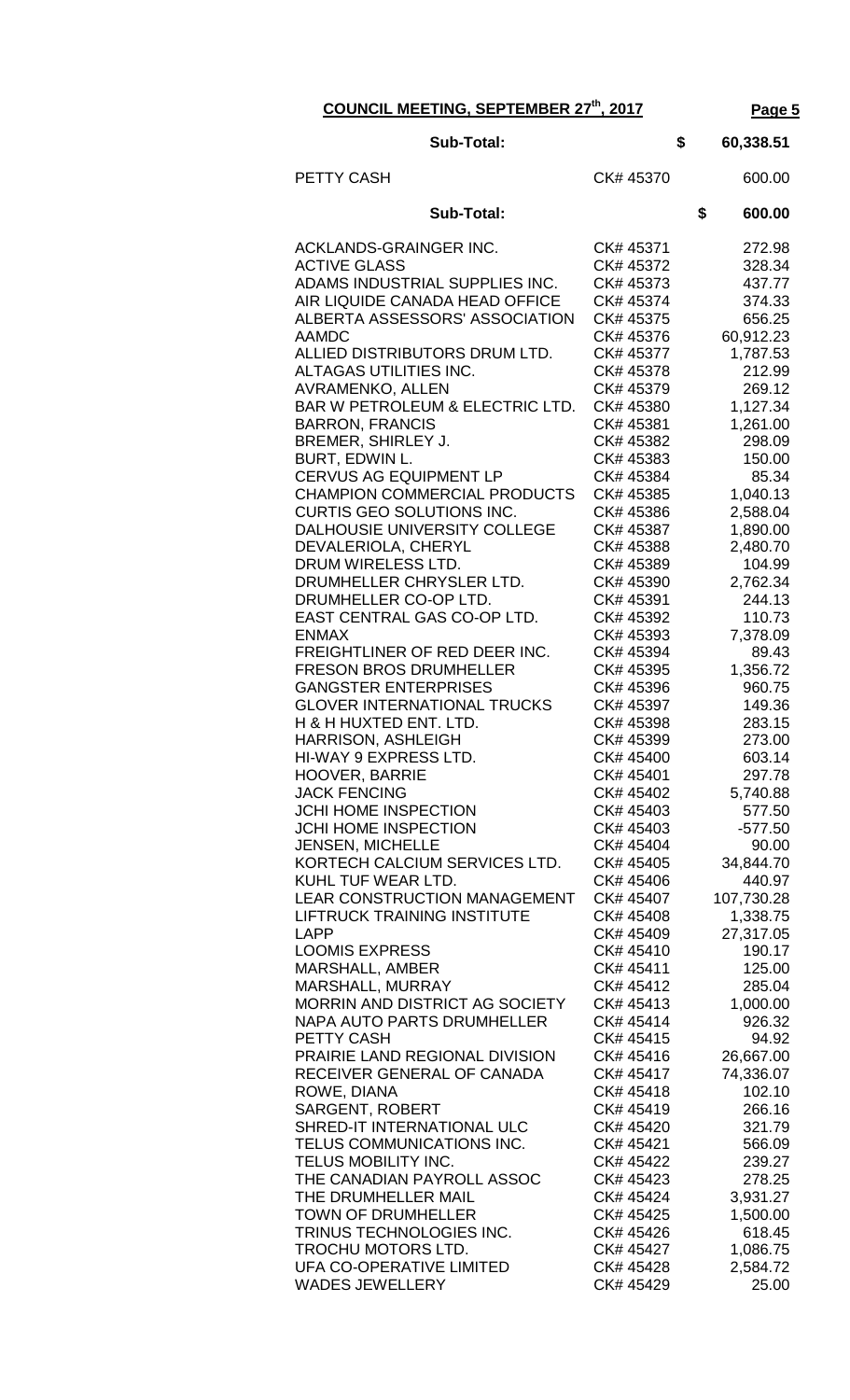| COUNCIL MEETING, SEPTEMBER 27th, 2017                          | Page 6                 |                  |
|----------------------------------------------------------------|------------------------|------------------|
| <b>WANNSTROM, STEVE</b>                                        | CK# 45430              | 256.38           |
| <b>WATER PURE &amp; SIMPLE</b>                                 | CK# 45431              | 159.50           |
| WEARPRO EQUIPMENT AND SUPPLY                                   | CK# 45432              | 1,347.91         |
| WOLF, TRACY                                                    | CK# 45433              | 1,267.00         |
| 1325856 ALBERTA LTD.                                           | CK# 45434              | 131.90           |
| Sub-Total:                                                     | \$                     | 387,172.98       |
| AHUMPHREY, JOENELLE                                            | CK# 45435              | 120.00           |
| <b>SUN LIFE ASSURANCED</b>                                     | CK# 45436              | 160.65           |
| <b>Sub-Total:</b>                                              |                        | \$<br>280.65     |
| <b>AAMDC</b>                                                   | CK# 45437              | 12,381.36        |
| <b>Sub-Total:</b>                                              | \$                     | 12,381.36        |
| A.P.I. ALARM INC.                                              | CK# 45438              | 220.50           |
| <b>ABACUS DATAGRAPHICS</b>                                     | CK# 45439              | 1,260.00         |
| ACCU-FLO METER SERVICE LTD.                                    | CK# 45440              | 1,922.59         |
| AIR LIQUIDE CANADA HEAD OFFICE                                 | CK# 45441              | 374.33           |
| <b>AAMDC</b>                                                   | CK# 45442              | 34,830.47        |
| ALBERTA GOVERNMENT SERVICES                                    | CK# 45443              | 26.00            |
| ALBERTA ONE-CALL CORPORATION                                   | CK# 45444              | 103.95           |
| <b>ALBERTA ROADBUILDERS</b>                                    | CK# 45445              | 126.00           |
| ALLIED DISTRIBUTORS DRUM LTD.                                  | CK# 45446              | 4,821.33         |
| ATB FINANCIAL MASTERCARD                                       | CK# 45447              | 630.00           |
| <b>BADGER DAYLIGHTING INC.</b>                                 | CK# 45448              | 3,738.00         |
| BERLANDO NOVELTIES LTD.                                        | CK# 45449              | 10,500.00        |
| <b>BIG COUNTRY GAS CO-OP</b>                                   | CK# 45450              | 179.74           |
| BIG SKY CALL CENTERS INC.                                      | CK# 45451              | 387.04           |
| BREMER, SHIRLEY J.                                             | CK# 45452              | 727.00           |
| <b>BROWNLEE LLP</b>                                            | CK# 45453              | 2,034.42         |
| CAP SOLAR PUMPS                                                | CK# 45454              | 889.36           |
| <b>CERVUS AG EQUIPMENT LP</b>                                  | CK# 45455              | 1,303.68         |
| M.W.C. TRUCKING LTD.                                           | CK# 45456              | 19,484.01        |
| CHRIST THE REDEEMER C.S.R.D #3<br><b>CINTAS CANADA LIMITED</b> | CK# 45457<br>CK# 45458 | 4,093.96         |
| CLEARTECH INDUSTRIES INC.                                      | CK# 45459              | 329.86<br>369.60 |
| CRAIGMYLE OILFIELD SERVICES LTD.                               | CK# 45460              | 2,358.31         |
| DALHOUSIE UNIVERSITY COLLEGE                                   | CK# 45461              | 1,890.00         |
| DRUM WIRELESS LTD.                                             | CK# 45462              | 2,771.48         |
| DRUMHELLER SOLID WASTE                                         | CK# 45463              | 199.40           |
| DRUMHELLER CHRYSLER LTD.                                       | CK# 45464              | 94.11            |
| DRUMHELLER CO-OP LTD.                                          | CK# 45465              | 3,380.35         |
| DRUMHELLER EQUIPMENT                                           | CK# 45466              | 253.95           |
| FIRE HALL UTILITY                                              | CK# 45467              | 2,000.00         |
| FREIGHTLINER OF RED DEER INC.                                  | CK# 45468              | 450.72           |
| <b>FRESON BROS DRUMHELLER</b>                                  | CK# 45469              | 906.90           |
| <b>GANGSTER ENTERPRISES</b>                                    | CK# 45470              | 1,837.50         |
| <b>GLOVER INTERNATIONAL TRUCKS</b>                             | CK# 45471              | 4,647.30         |
| <b>GOVERNMENT OF ALBERTA</b>                                   | CK# 45472              | 66.15            |
| <b>GT HYDRAULIC &amp; BEARING INC</b>                          | CK# 45473              | 1,224.83         |
| GWYNN, DOROTHY                                                 | CK# 45474              | 600.00           |
| H & H HUXTED ENT. LTD.                                         | CK# 45475              | 959.83           |
| HAMPTON, STANLEY D.                                            | CK# 45476              | 700.00           |
| HENRY KROEGER REGIONAL WATER                                   | CK# 45477              | 12,376.22        |
| HI-WAY 9 EXPRESS LTD.                                          | CK# 45478              | 344.27           |
| HODGE BROTHERS TRUCKING LTD.                                   | CK# 45479              | 52,301.24        |
| HODGE, ROGER                                                   | CK# 45480              | 22,693.41        |
| <b>IMAGE CRAFTER SIGNS INC.</b>                                | CK# 45481              | 14.70            |
| <b>JACK FENCING</b>                                            | CK# 45482              | 4,974.38         |
| <b>LAPP</b>                                                    | CK# 45483              | 27,448.69        |
| <b>LOOMIS EXPRESS</b>                                          | CK# 45484              | 206.07           |
| <b>MORRIN FOODS</b>                                            | CK# 45485              | 156.39           |
| MORROW, KENNETH J.                                             | CK# 45486              | 400.00           |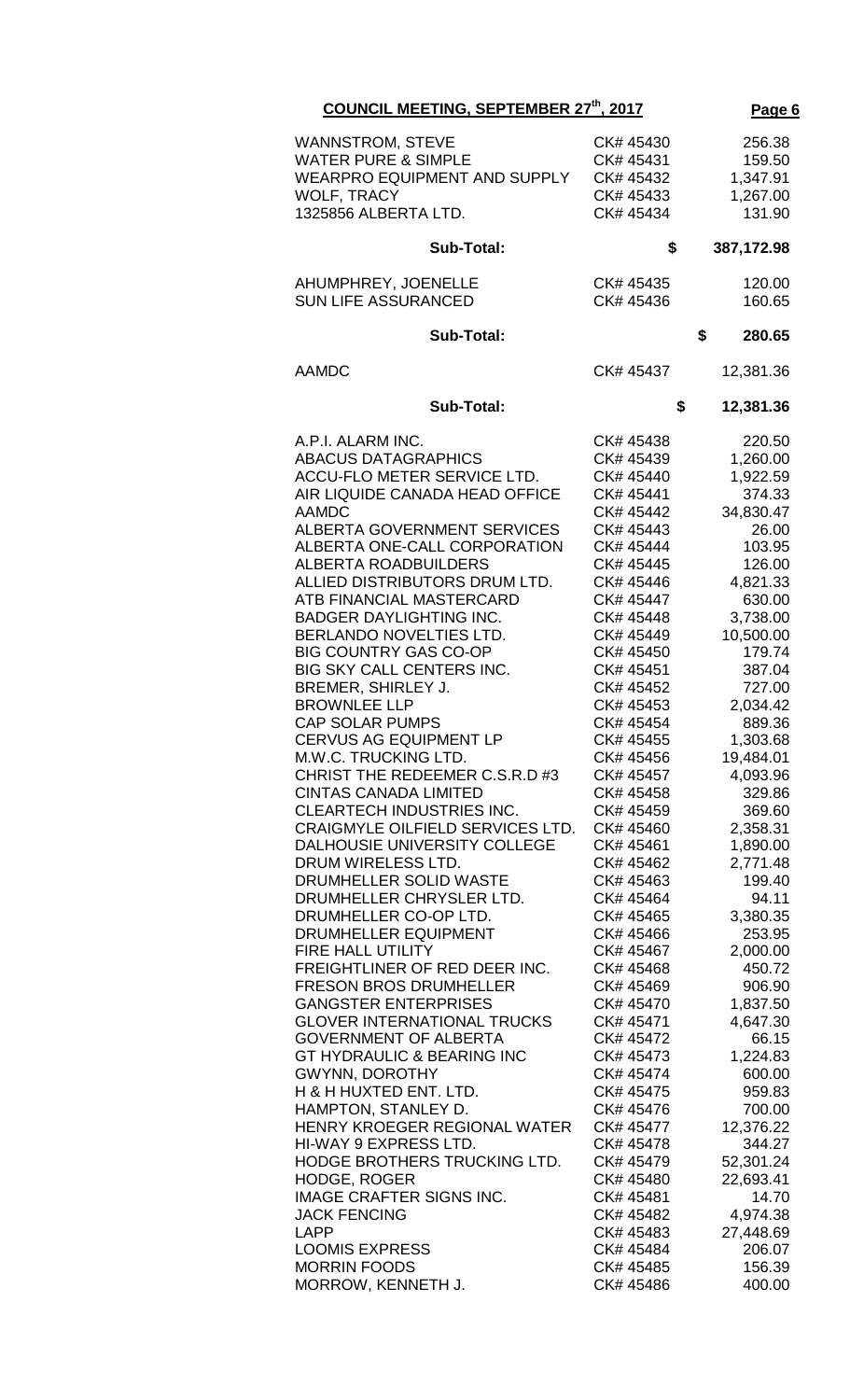| <b>COUNCIL MEETING, SEPTEMBER 27th, 2017</b>                                                                                                                                                                                                                                                                                                                                                                                                                                                                                                                                                                                                                                                                                                                                                                                                                                                                                                                                                                                                                         |                                                                                                                                                                                                                                                                                                                                                                                                                                                        | Page 7                                                                                                                                                                                                                                                                                                                                                                                                   |
|----------------------------------------------------------------------------------------------------------------------------------------------------------------------------------------------------------------------------------------------------------------------------------------------------------------------------------------------------------------------------------------------------------------------------------------------------------------------------------------------------------------------------------------------------------------------------------------------------------------------------------------------------------------------------------------------------------------------------------------------------------------------------------------------------------------------------------------------------------------------------------------------------------------------------------------------------------------------------------------------------------------------------------------------------------------------|--------------------------------------------------------------------------------------------------------------------------------------------------------------------------------------------------------------------------------------------------------------------------------------------------------------------------------------------------------------------------------------------------------------------------------------------------------|----------------------------------------------------------------------------------------------------------------------------------------------------------------------------------------------------------------------------------------------------------------------------------------------------------------------------------------------------------------------------------------------------------|
| MPE ENGINEERING LTD.<br>NEU MUEHL HUTTERIAN BRETHREN<br><b>OASIS CARWASH &amp; CONVENIENCE</b><br>OLMSTEAD & SONS BUILDING MOVERS CK# 45490<br>PETERSON AUTO BODY LTD.<br>PRATT, LAURA<br>PRIMROSE, BRAD<br>PRINTER WORLD INTERNATIONAL<br><b>PRONGHORN CONTROLS</b><br>PUROLATOR COURIER LTD.<br>RECEIVER GENERAL OF CANADA<br>RICOH CANADA INC.<br>RIEP, GLEN<br>ROADATA SERVICES LTD.<br>ROBMAC ENTERPRISES LTD.<br>SITEONE LANDSCAPING SUPPLY, LLC<br>STANTEC CONSULTING LTD.<br><b>STARLAND REGIONAL WATER</b><br><b>SUBWAY SANDWICHES &amp; SALADS</b><br>SUN LIFE ASSURANCE COMPANY<br>TANAS CONCRETE INDUSTRIES LTD.<br><b>TAQA NORTH</b><br>TELUS COMMUNICATIONS INC.<br>TELUS MOBILITY INC.<br>THE DRUMHELLER MAIL<br><b>TOWN OF DRUMHELLER</b><br>TREMBLAY, DANIELLE<br>TRINUS TECHNOLOGIES INC.<br>TURRIS COMMUNICATIONS LTD.<br>UNIVAR CANADA LTD.<br><b>VILLAGE OF DELIA</b><br><b>VILLAGE OF MORRIN</b><br><b>WANNSTROM, STEVE</b><br><b>WATER PURE &amp; SIMPLE</b><br><b>WEARPRO EQUIPMENT AND SUPPLY</b><br>WESTERGARD MOTORS DRUMHELLER CK# 45522 | CK# 45487<br>CK# 45488<br>CK# 45489<br>CK# 45491<br>CK# 45492<br>CK# 45493<br>CK# 45494<br>CK# 45495<br>CK# 45496<br>CK# 45497<br>CK# 45498<br>CK# 45499<br>CK# 45500<br>CK# 45501<br>CK# 45502<br>CK# 45503<br>CK# 45504<br>CK# 45505<br>CK# 45506<br>CK# 45507<br>CK# 45508<br>CK# 45509<br>CK# 45510<br>CK# 45511<br>CK# 45512<br>CK# 45513<br>CK# 45514<br>CK# 45515<br>CK# 45516<br>CK# 45517<br>CK# 45518<br>CK# 45519<br>CK# 45520<br>CK# 45521 | 1,293.08<br>525.00<br>255.49<br>630.00<br>293.73<br>146.99<br>18,478.04<br>337.05<br>3,414.39<br>47.42<br>55,160.31<br>1,259.19<br>868.63<br>535.50<br>33,475.95<br>208.89<br>2,820.83<br>11,619.44<br>859.95<br>18,335.31<br>1,103.90<br>42.00<br>1,204.48<br>1,160.00<br>5,264.23<br>5,282.19<br>100.00<br>515.82<br>270.22<br>8,667.86<br>486.00<br>240.10<br>1,382.86<br>75.00<br>1,074.05<br>332.87 |
|                                                                                                                                                                                                                                                                                                                                                                                                                                                                                                                                                                                                                                                                                                                                                                                                                                                                                                                                                                                                                                                                      |                                                                                                                                                                                                                                                                                                                                                                                                                                                        |                                                                                                                                                                                                                                                                                                                                                                                                          |
| WFR WHOLESALE FIRE & RESCUE<br>WILD ROSE ASSESSMENT SERVICE<br>WJF INSTRUMENTATION (1990) LTD.<br><b>WOLSELEY WATERWORKS</b><br>1073581 ALBERTA LTD.<br>1325856 ALBERTA LTD.                                                                                                                                                                                                                                                                                                                                                                                                                                                                                                                                                                                                                                                                                                                                                                                                                                                                                         | CK# 45523<br>CK# 45524<br>CK# 45525<br>CK# 45526<br>CK# 45527<br>CK# 45528                                                                                                                                                                                                                                                                                                                                                                             | 866.33<br>9,135.00<br>665.18<br>37,604.96<br>21,948.18<br>106.90                                                                                                                                                                                                                                                                                                                                         |
| <b>Sub-Total:</b>                                                                                                                                                                                                                                                                                                                                                                                                                                                                                                                                                                                                                                                                                                                                                                                                                                                                                                                                                                                                                                                    | \$                                                                                                                                                                                                                                                                                                                                                                                                                                                     | 481,701.36                                                                                                                                                                                                                                                                                                                                                                                               |
| <b>BROWNLEE LLP</b><br><b>BRZ PARTNERSHIP ARCHITECTURE</b><br>DRUMHELLER CO-OP LTD.<br>HI-WAY 9 EXPRESS LTD.<br>STONE BLUE ENTERPRISES INC.                                                                                                                                                                                                                                                                                                                                                                                                                                                                                                                                                                                                                                                                                                                                                                                                                                                                                                                          | CK# 45529<br>CK# 45530<br>CK# 45531<br>CK# 45532<br>CK# 45533                                                                                                                                                                                                                                                                                                                                                                                          | 1,223.99<br>1,610.70<br>404.59<br>145.03<br>27.73                                                                                                                                                                                                                                                                                                                                                        |
| <b>Sub-Total:</b>                                                                                                                                                                                                                                                                                                                                                                                                                                                                                                                                                                                                                                                                                                                                                                                                                                                                                                                                                                                                                                                    |                                                                                                                                                                                                                                                                                                                                                                                                                                                        | \$<br>3,412.04                                                                                                                                                                                                                                                                                                                                                                                           |
| <b>BROWNLEE LLP</b>                                                                                                                                                                                                                                                                                                                                                                                                                                                                                                                                                                                                                                                                                                                                                                                                                                                                                                                                                                                                                                                  | CK# 45535                                                                                                                                                                                                                                                                                                                                                                                                                                              | 33,206.83                                                                                                                                                                                                                                                                                                                                                                                                |
| <b>Sub-Total:</b>                                                                                                                                                                                                                                                                                                                                                                                                                                                                                                                                                                                                                                                                                                                                                                                                                                                                                                                                                                                                                                                    |                                                                                                                                                                                                                                                                                                                                                                                                                                                        | \$<br>33,206.83                                                                                                                                                                                                                                                                                                                                                                                          |
| <b>TOTAL:</b>                                                                                                                                                                                                                                                                                                                                                                                                                                                                                                                                                                                                                                                                                                                                                                                                                                                                                                                                                                                                                                                        |                                                                                                                                                                                                                                                                                                                                                                                                                                                        | \$1,139,267.33                                                                                                                                                                                                                                                                                                                                                                                           |